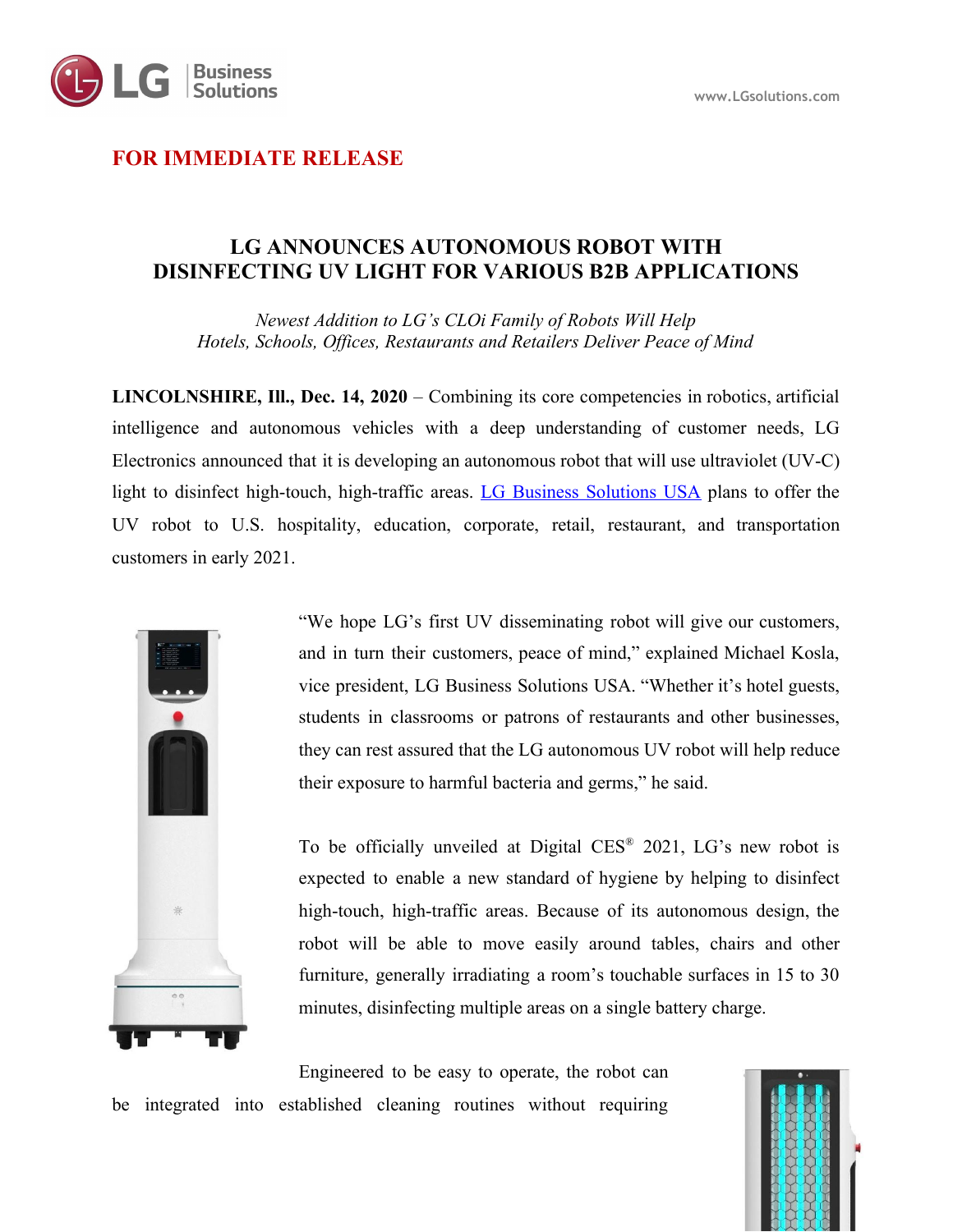

extensive staff training or specialists to operate it. Staff will be able to monitor progress via remote updates to smartphones or tablets. Employee exposure to UV rays will be minimized through a built-in safety lock activated by human motion detection sensors, pressing of an emergency stop button or via the mobile application.

"A higher level of disinfection is going to become the new customer expectation in the new contactless economy where we now all live, work, learn and play," Kosla said. "LG is bringing to bear its expertise in robotics, artificial intelligence and autonomous vehicles for creative solutions like this to meet specific customer requirements."

This is the first in a series of new LG CLOi autonomous robots planned for introduction in the United States during 2021.

For high-res images, click [here.](https://drive.google.com/drive/folders/1zXDs7MWCXNACgwV_neGorNjNAKNtg_Zz?usp=sharing)

**EDITOR'S NOTE: UV-C covers wavelength spectrum between 100 and 280nm. Actual disinfecting time will be based on room size. Motion detection sensors are effective up to a 16-foot radius.**

**###**

## **About LG Business Solutions USA**

The LG Electronics USA Business Solutions division serves commercial display customers in the U.S. lodging and hospitality, digital signage, systems integration, healthcare, education, government and industrial markets. Based in Lincolnshire, Ill., with its dedicated engineering and customer support team, LG Electronics USA Business Solutions delivers business-to-business technology solutions tailored to the particular needs of business environments. LG Electronics USA Inc., based in Englewood Cliffs, N.J., is the North American subsidiary of LG Electronics Inc., a \$53 billion global force in consumer electronics, mobile communications, home appliances and air solutions. LG is a 2020 ENERGY STAR ® Partner of the Year-Sustained Excellence. For more information, please visit [www.LGSolutions.com.](http://www.lgsolutions.com./)

*Media Contacts:*

LG Electronics USA John I. Taylor +1 847 941 8181 [John.taylor@lge.com](mailto:John.taylor@lge.com)

Kim Regillio +1 815 355 0509 [kim.regillio@lge.com](mailto:kim.regillio@lge.com)

Bob Griffin